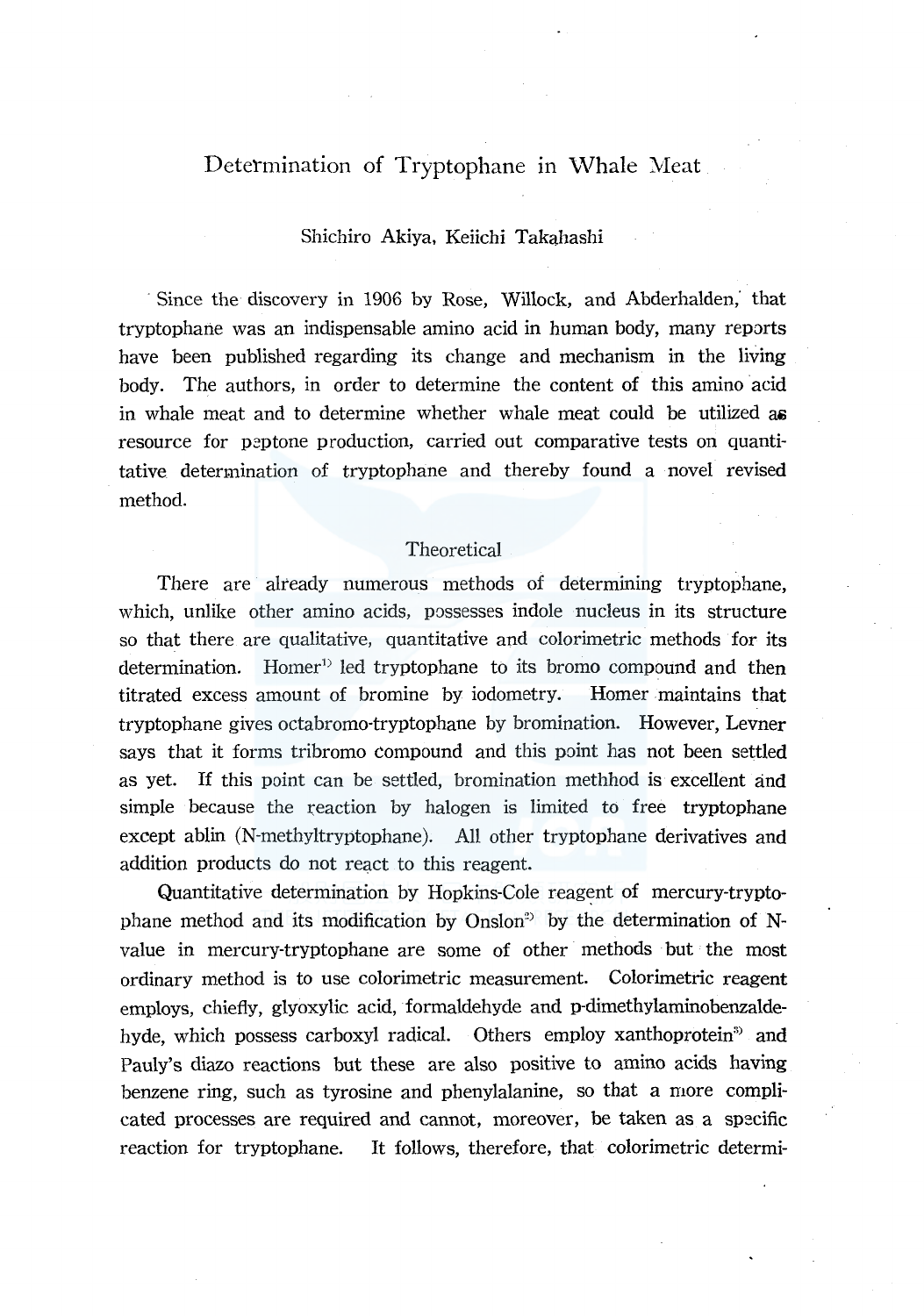nation of tryptophane should employ reagents possessing carboxyl radical, especially the Ehrich reagent recommend by Neuber and Rohde,  $Hohm<sup>4</sup>$ , May and Rose<sup>5</sup>).

Ehrlich reagent employs p-dimethylaminobenzaldehyde which is condensed to tryptophane in  $H_2SO_4$  acidity and the dyestuff is thus formed. Chemical mechanism of the dyestuff formation can be explained as follows :



The above reaction necessitates the presence of  $H^*$  so that, if OH is present, the reagent aldehyde does not condense to the nucleus but with the amino radical in the side chain. Ehrlich reagent, therefore, colors only under strong acidity.

If tryptopnane itself undergoes change only under this condition, this reaction would become unsuitable for the determination of tryptophane. The authors, therefore, observed the change in tryptophane, with considerations of the effects of reaction time and temperature, and found, as is generally known, that tryptophane resisted acids. In other words, no change could be observed when tryptophane was boiled in aqueous solution of mineral acids. However, when carbohydrates, beside tryptophane were present, these reacted under strong acidity and formed the so-called Fumine substance of unknown structure. In these cases, there is no sense in colorimetric determination of tryptophane. However, if this reaction is carried out under 40°C, Fumine substance is not formed, even under strong acidity. This leaves the question of reaction time. As a result of determining minimum time required for total tryptophane in protein to be isolted by hydrolys it was found that, although it differed slightly according to the proteins used, the hydrolysis was completed in  $5-10$  days with proteins from whale meat and casein. Side reactions occurred when the reaction time was prolonged over two weeks and the amount of tryptophane found was decreased considerably. These experiments were conducted under the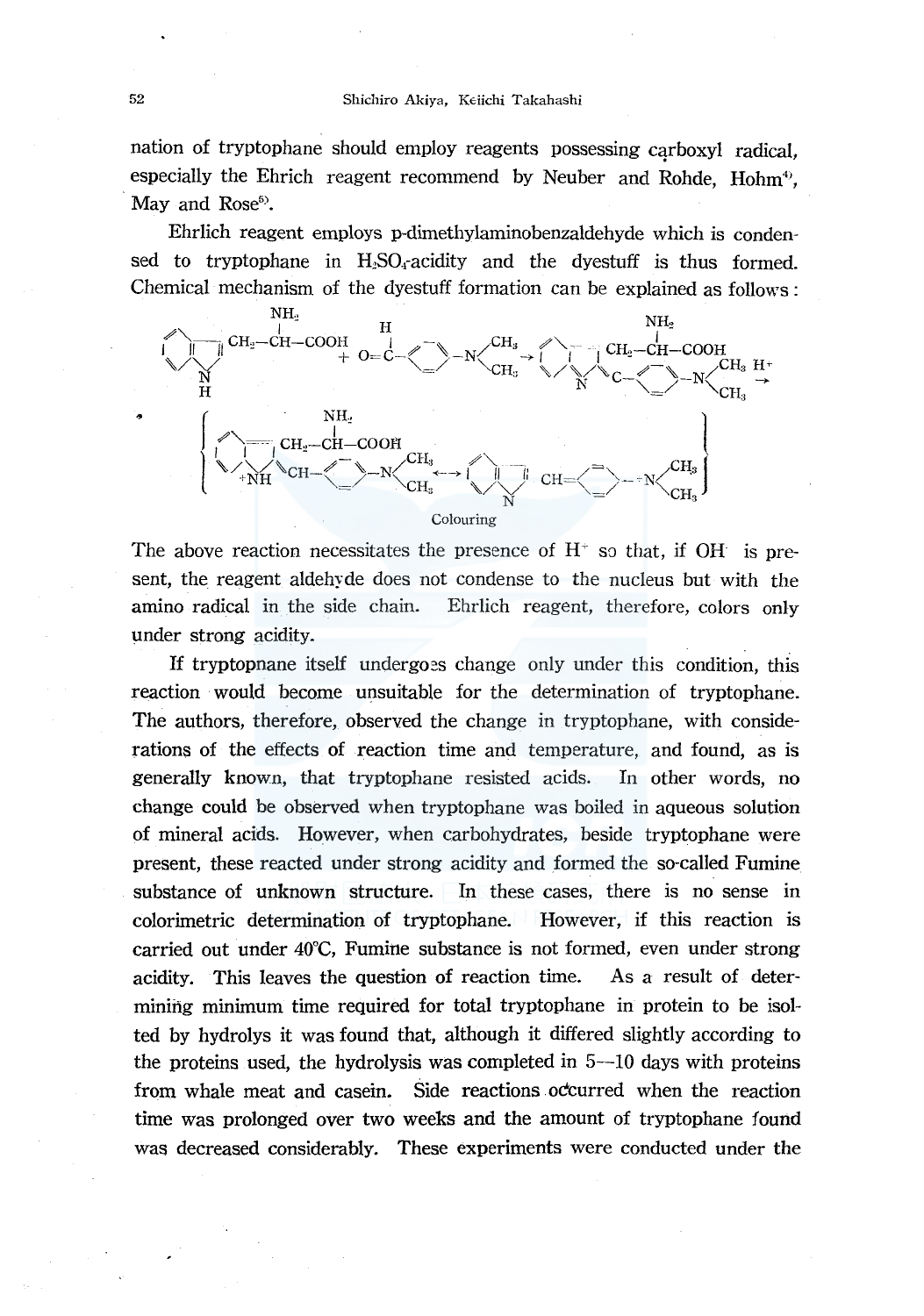presence of p-dimethylaminobenzaldehyde. The reason for this is that, even if carbohydrates are isolated from proteins by hydrolysis, tryptophane will have condensed with p-dimethylaminobenzaldehyde before it had time to bond with carbohydrates to form \_Fumine substances. Rose determined the amount of tryptophane in protein by using Ehrlich reagent and 20% HCl, with the reaction at  $35-37^{\circ}$  for 24 hours and at room temperature for 48 hours, determining the coloration here formed. The authors learned that, uder these conditions, complete hydrolyses of protein cannot be expected and therfore, determineed the time where coloration by Ehrlich reagent was at its maximum by determing amino form nitrogen by Van Slyke method by which the degree of protein hydrolysis would be measured. As a result, the afore-mentioned reaction time of  $5-10$  days, temperature of 35"C, and degree of protein hydrolysis of 85-90% were obtained.

Reaction above these figures would give discoloration which eventually gave decreased amount of tryptophane.

Results obtained by Boyd<sup>6</sup>, Hohm and Konm<sup>7</sup>, on pure tryptophane coincided with the results obtained by the authors.

#### Experimental

Colorimetric Standard and Test Solution:

Preparation of Standard Solution: For the preparation of this solution, Protiens not containing tryptophane, such as gelatine or zein, are used. 3a  $(a=50 \text{ mg})$  of this protein is added to 1 mg of pure tryptophane.

**Test Solution:**  $(1-2)$  a of sample protein is added to  $(1-2)$  a of gelatine bringing the amount of total protein to 3a. The object of the addition of gelatine is to shorten reaction time somewhat and to control the coloration.

Method:

 $100 g$  of the sample protein and  $50 mg$  of gelatine are placed in  $100c.c.$ measuring flask. On the other hand, standard substance is prepared by placing 150 mg of gelatine and a determined quantity of pure trytophane in 100 c.c. measuring flask. 1 c.c. of Ehrlich reagent  $(5\%$  p-dimethylaminobenzaldehyde in  $10\%$  H<sub>2</sub>SO<sub>4</sub> solution) is added to each of the above flasks, shaken well, and bring the amount of solution to 100 c.c. by adding 20% HCl. This is left in a thermostat at 35°C and the coloration observed every day. Colorimetric determination with Dubosqui's colorimeter is made when the coloration seems to be at a maximum. In the present experiment, the